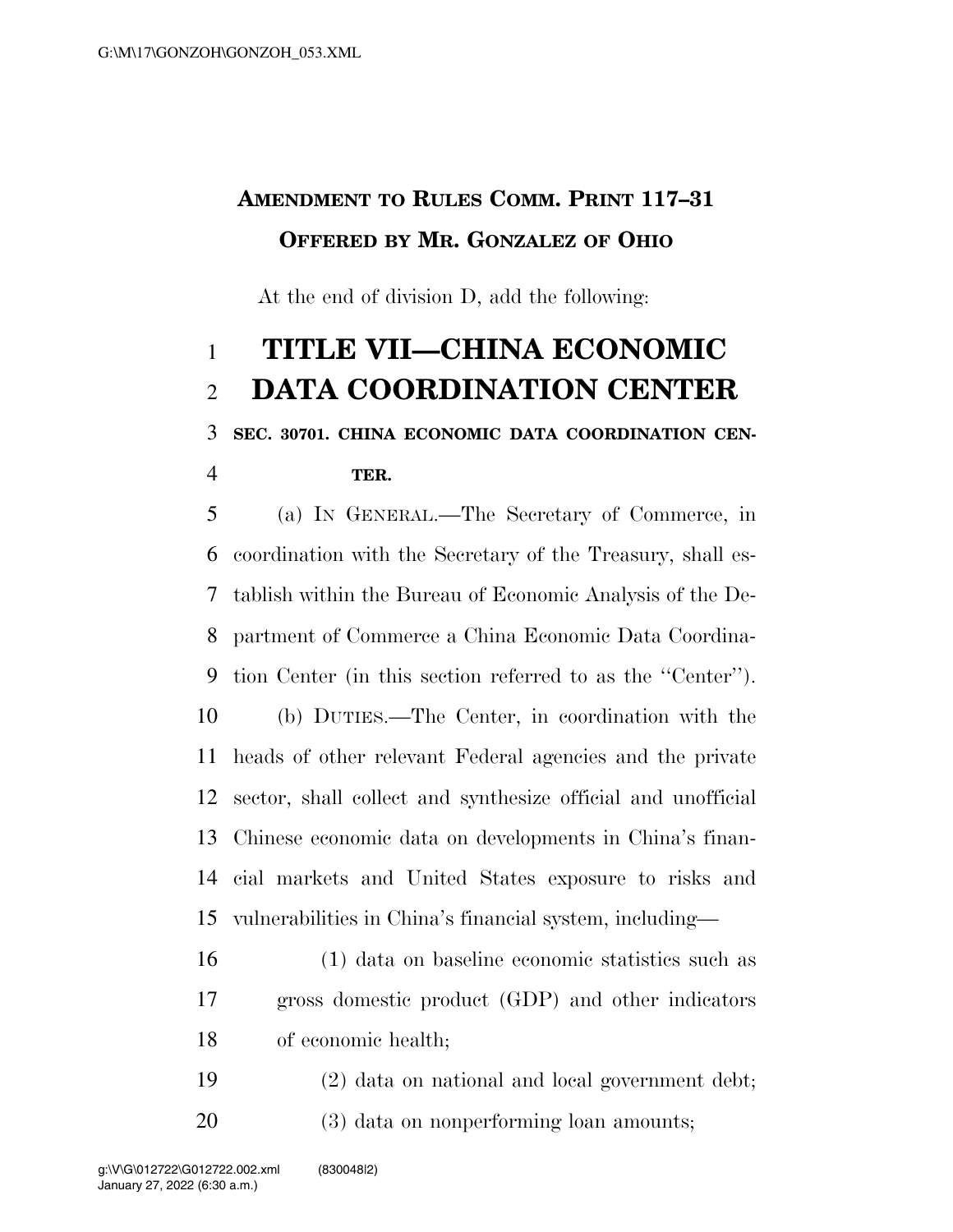| $\mathbf{1}$   | (4) data on the composition of shadow banking         |
|----------------|-------------------------------------------------------|
| $\overline{2}$ | assets;                                               |
| 3              | (5) data on the composition of China's foreign        |
| $\overline{4}$ | exchange reserves;                                    |
| 5              | (6) data on bank loan interest rates;                 |
| 6              | (7) data on United States retirement accounts         |
| 7              | tied to Chinese investments;                          |
| 8              | (8) data on China's exposure to foreign bor-          |
| 9              | rowers and flows of official financing for China's    |
| 10             | Belt and Road Initiative and other trade-related ini- |
| 11             | tiatives, including data from the Export-Import       |
| 12             | Bank of China, the China Export and Credit Insur-     |

 ance Corporation (Sinosure), and the China Devel-opment Bank;

 (9) data on sovereign or near-sovereign loans made by China to other countries or guaranteed by sovereign entities; and

 (10) data on Chinese domestic retirement ac-counts and investments.

 (c) BRIEFINGS.—The Center shall provide to the ap- propriate congressional committees and the private sector on a biannual basis briefings on implementation of the du-ties of the Center.

24 (d) REPORTS AND PUBLIC UPDATES.—

(1) REPORTS.—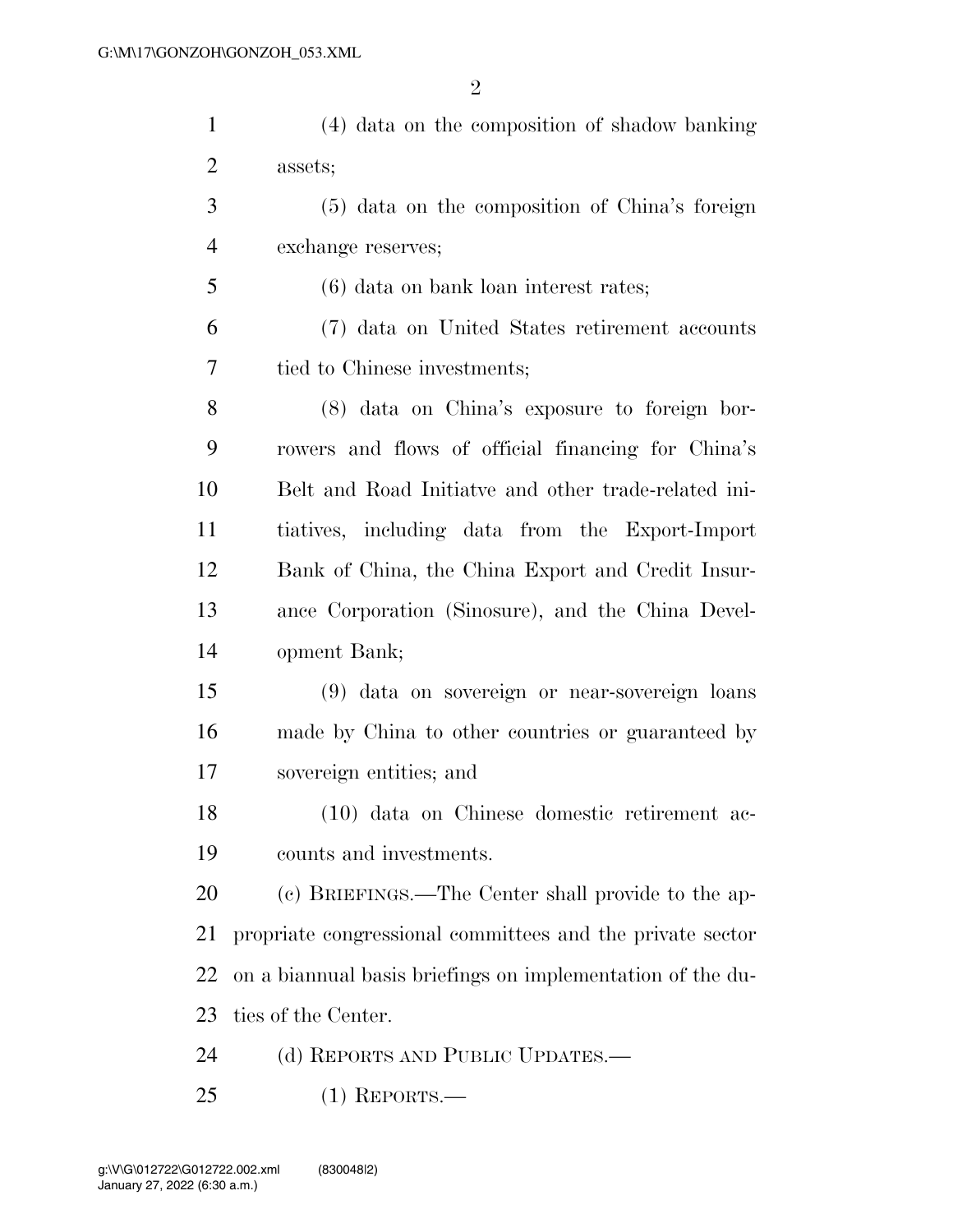| $\mathbf{1}$   | (A) IN GENERAL.—The Center shall sub-                    |
|----------------|----------------------------------------------------------|
| $\overline{2}$ | mit to the appropriate congressional committees          |
| 3              | on a quarterly basis a report in writing on im-          |
| $\overline{4}$ | plementation of the duties of the Center.                |
| 5              | (B) MATTERS TO BE INCLUDED.—The re-                      |
| 6              | port required by this subsection shall include—          |
| 7              | (i) key findings, data, the research                     |
| 8              | and development activities of the affiliates             |
| 9              | of United States multinational enterprises               |
| 10             | operating in China, and a description of                 |
| 11             | the implications of such activities for                  |
| 12             | United States production, employment,                    |
| 13             | and the economy; and                                     |
| 14             | (ii) a description of United States in-                  |
| 15             | dustry interactions with Chinese state-                  |
| 16             | owned enterprises and other state-affiliated             |
| 17             | entities and inbound Chinese investments.                |
| 18             | (C) FORM.—The report required by this                    |
| 19             | subsection shall be submitted in unclassified            |
| 20             | form, but may contain a classified annex.                |
| 21             | (2) PUBLIC UPDATES.—The Center shall pro-                |
| 22             | vide to the public on a monthly basis updates on im-     |
| 23             | plementation of the duties of the Center.                |
| 24             | RECOMMENDATIONS AND STRATEGIES.-The<br>(e)               |
| 25             | Secretary of the Treasury, using data collected and syn- |